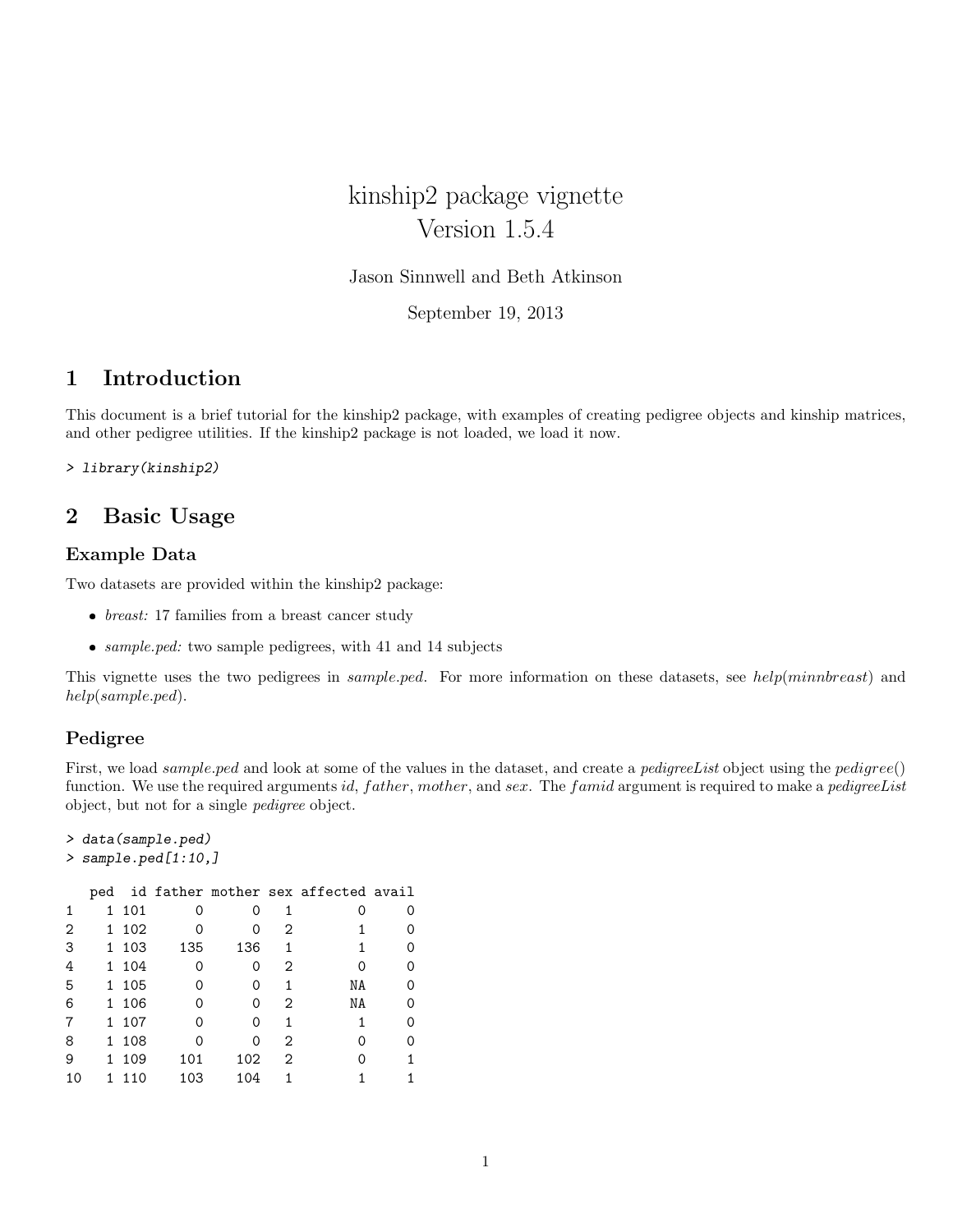```
> pedAll <- pedigree(id=sample.ped$id,
+ dadid=sample.ped$father, momid=sample.ped$mother,
+ sex=sample.ped$sex, famid=sample.ped$ped)
> print(pedAll)
Pedigree list with 55 total subjects in 2 families
```
>

The pedigreeList object can be subset to individual pedigrees by their family id. The pedigree object has a print and plot method, which we show below. The print method prints a short summary of the pedigree, while the plot in Figure 1 displays the smaller pedigree.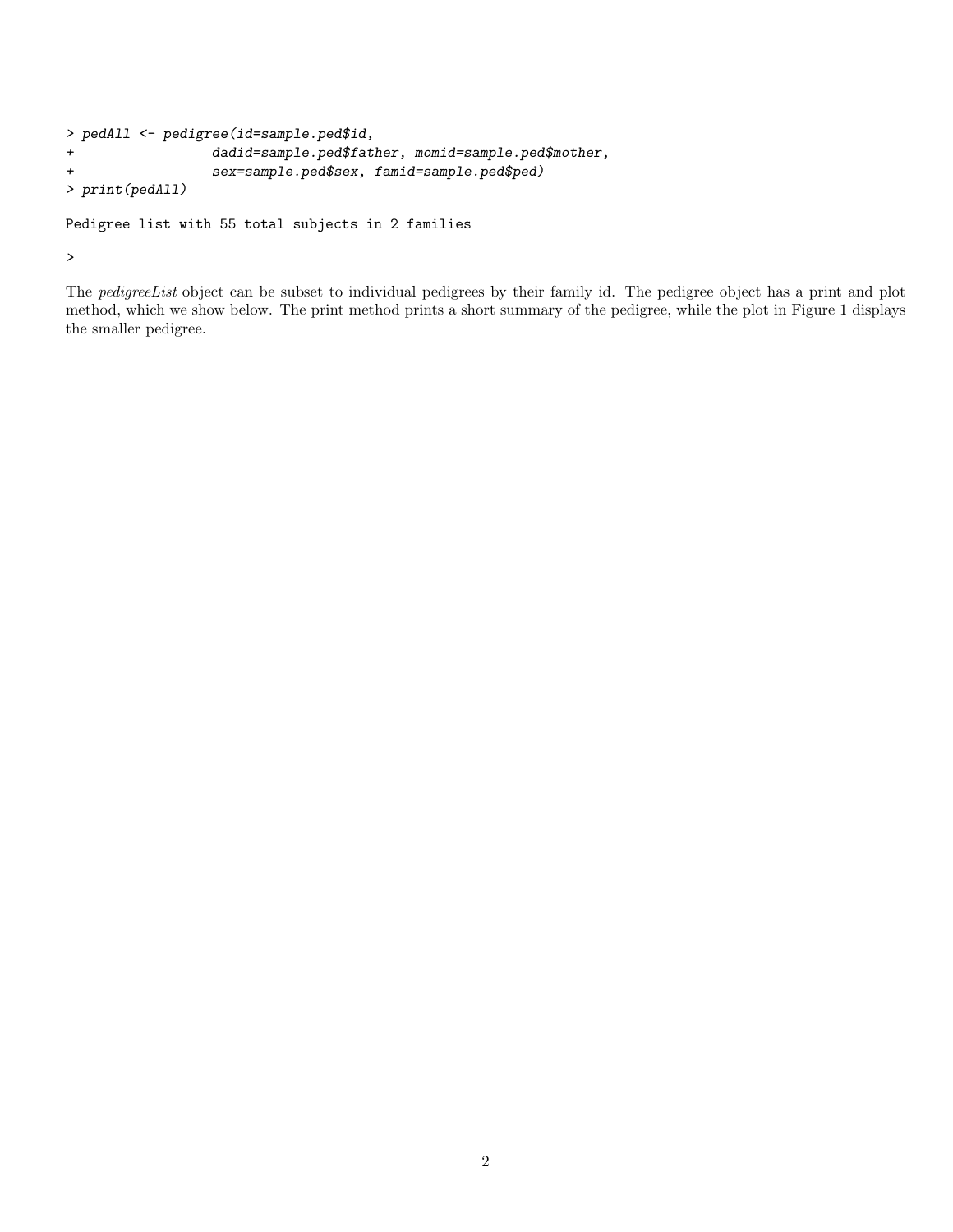```
> ped1basic <- pedAll['1']
> ped2basic <- pedAll['2']
> print(ped1basic)
Pedigree object with 41 subjects, family id= 1
Bit size= 46
> print(ped2basic)
Pedigree object with 14 subjects, family id= 2
Bit size= 16
```
> plot(ped2basic) > # plot(ped1basic)



Figure 1: Basic Plot: pedigree 2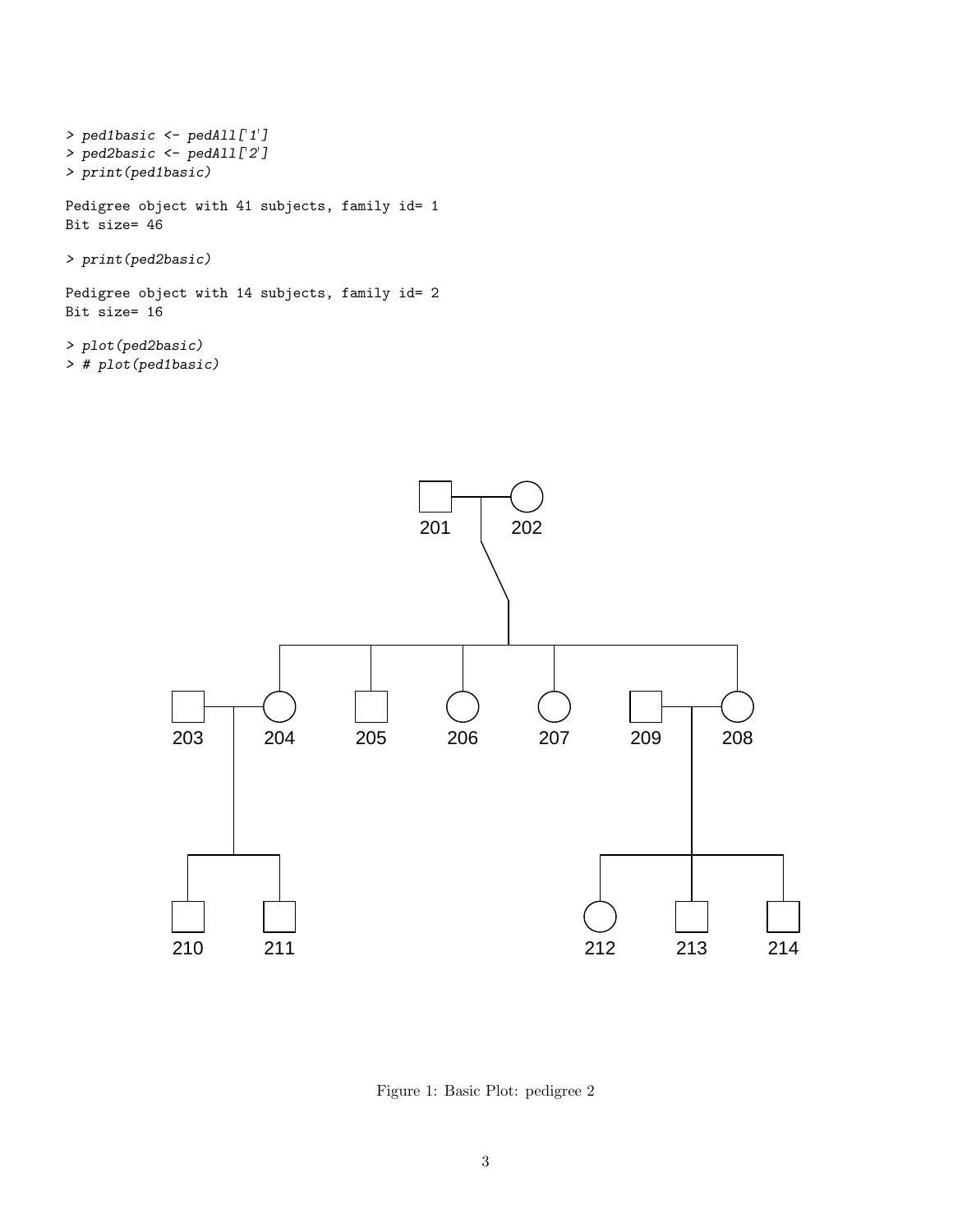## Kinship

A common use for pedigrees is to make a matrix of kinship coefficients that can be used in mixed effect models. A kinship coefficient is the probability that a randomly selected allele from two people at a given locus will be identical by descent (IBD), assuming all founder alleles are independent. For example, we each have two alleles per autosomal marker, so sampling two alleles with replacement from our own DNA has only  $p = 0.50$  probability of getting the same allele twice.

### Kinship for pedigree object

We use kinship to calculate the kinship matrix for  $ped2 basic$ . The result is a special symmetrix matrix class from the Matrix R package[1], which is stored efficiently to avoid repeating elements.

> kin2 <- kinship(ped2basic)

> kin2

201 202 203 204 205 206 207 208 209 210 211 212 213 201 0.500 0.000 0.00 0.250 0.250 0.250 0.250 0.250 0.00 0.1250 0.1250 0.1250 0.1250 202 0.000 0.500 0.00 0.250 0.250 0.250 0.250 0.250 0.00 0.1250 0.1250 0.1250 0.1250 203 0.000 0.000 0.50 0.000 0.000 0.000 0.000 0.000 0.00 0.2500 0.2500 0.0000 0.0000 204 0.250 0.250 0.00 0.500 0.250 0.250 0.250 0.250 0.00 0.2500 0.2500 0.1250 0.1250 205 0.250 0.250 0.00 0.250 0.500 0.250 0.250 0.250 0.00 0.1250 0.1250 0.1250 0.1250 206 0.250 0.250 0.00 0.250 0.250 0.500 0.250 0.250 0.00 0.1250 0.1250 0.1250 0.1250 207 0.250 0.250 0.00 0.250 0.250 0.250 0.500 0.250 0.00 0.1250 0.1250 0.1250 0.1250 208 0.250 0.250 0.00 0.250 0.250 0.250 0.250 0.500 0.00 0.1250 0.1250 0.2500 0.2500 209 0.000 0.000 0.00 0.000 0.000 0.000 0.000 0.000 0.50 0.0000 0.0000 0.2500 0.2500 210 0.125 0.125 0.25 0.250 0.125 0.125 0.125 0.125 0.00 0.5000 0.2500 0.0625 0.0625 211 0.125 0.125 0.25 0.250 0.125 0.125 0.125 0.125 0.00 0.2500 0.5000 0.0625 0.0625 212 0.125 0.125 0.00 0.125 0.125 0.125 0.125 0.250 0.25 0.0625 0.0625 0.5000 0.2500 213 0.125 0.125 0.00 0.125 0.125 0.125 0.125 0.250 0.25 0.0625 0.0625 0.2500 0.5000 214 0.125 0.125 0.00 0.125 0.125 0.125 0.125 0.250 0.25 0.0625 0.0625 0.2500 0.2500 214 201 0.1250 202 0.1250 203 0.0000 204 0.1250 205 0.1250 206 0.1250 207 0.1250 208 0.2500 209 0.2500 210 0.0625 211 0.0625 212 0.2500 213 0.2500 214 0.5000

>

For family 2, see that the row and column names match the id in Figure 1, and see that each person's coefficient with themselves is 0.50, siblings are  $0.25$  (e.g.  $204 - 205$ ), and pedigree marry-ins only share alleles IBD with their children with coefficient  $0.25$  (e.g.  $203 - 210$ ). The plot can be used to verify other kinship coefficients.

### Kinship for pedigreeList object

The kinship function also works on a *pedigreeList* object. We show how to create the kinship matrix, then show a snapshot of them for the two families, where the row and columns names are the ids of the subject.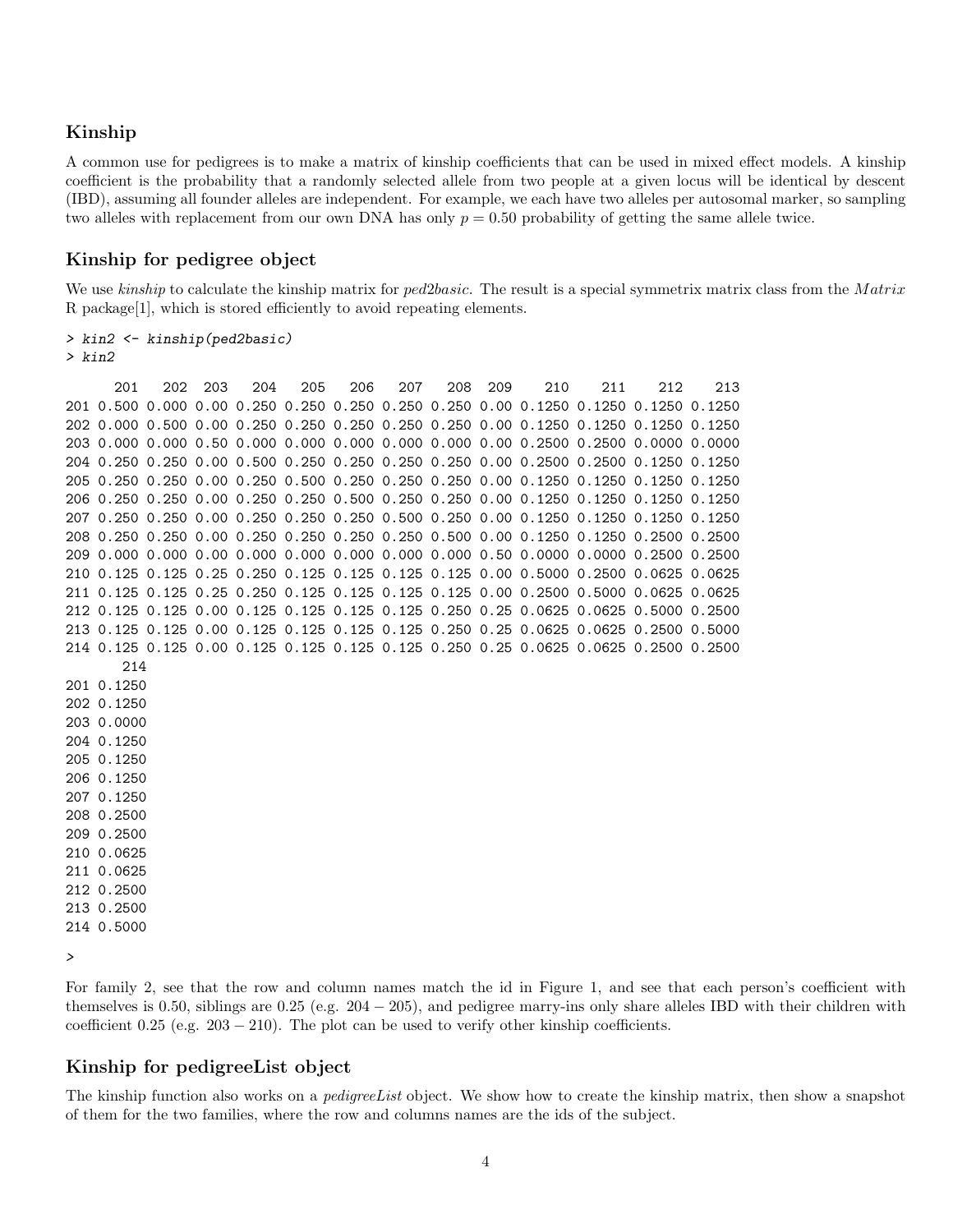```
> pedAll <- pedigree(id=sample.ped$id,
+ dadid=sample.ped$father, momid=sample.ped$mother,
+ sex=sample.ped$sex, famid=sample.ped$ped)
> kinAll <- kinship(pedAll)
> kinAll[1:14,1:14]
```
14 x 14 sparse Matrix of class "dsCMatrix"

|         | 101 0.50       |                               |                                   | and the contract of the contract of the contract of the contract of the contract of      |         |                              |                      |                                                    | $0.25$ .                            |                                                                       |                                                         | the contract of the contract of the contract of the contract of the contract of                                 |                                        |           |
|---------|----------------|-------------------------------|-----------------------------------|------------------------------------------------------------------------------------------|---------|------------------------------|----------------------|----------------------------------------------------|-------------------------------------|-----------------------------------------------------------------------|---------------------------------------------------------|-----------------------------------------------------------------------------------------------------------------|----------------------------------------|-----------|
| $102$ . |                | $0.50$ .                      |                                   | and the contract of the contract of                                                      |         |                              |                      |                                                    | $0.25$ .                            |                                                                       |                                                         | and the contract of the contract of the contract of the contract of the contract of                             |                                        |           |
| 103     |                |                               | 0.50                              | $\sim$ $\sim$                                                                            | $\sim$  | $\sim$ $\sim$                |                      | $\cdot$                                            |                                     |                                                                       |                                                         | $0.25$ $0.25$ $0.25$ .                                                                                          |                                        | 0.25      |
| $104$ . |                |                               |                                   | $0.50$ .                                                                                 | $\sim$  | $\sim$                       | $\sim 100$           |                                                    | $\ddot{\phantom{a}}$                |                                                                       |                                                         | $0.25$ $0.25$ $0.25$ $0.25$                                                                                     |                                        | 0.25      |
| 105.    |                | $\mathbf{L}$ and $\mathbf{L}$ |                                   | $\sim$ $\sim$                                                                            | $0.5$ . | $\sim$ 100 $\pm$             |                      |                                                    |                                     | and the contract of the contract of                                   |                                                         | $\mathcal{L}^{\text{max}}$                                                                                      | $\cdot$                                | $\bullet$ |
| 106.    |                |                               |                                   | $\mathbf{r}$ and $\mathbf{r}$ are all $\mathbf{r}$ and $\mathbf{r}$ are all $\mathbf{r}$ |         | $0.5$ .                      |                      |                                                    |                                     |                                                                       |                                                         | the contract of the contract of the contract of the contract of the contract of the contract of the contract of |                                        |           |
| 107.    |                |                               |                                   | and the contract of the contract of                                                      |         | $\cdot$                      | $0.5$ .              | $\sim$ 10 $\pm$                                    |                                     | and the contract of the contract of                                   |                                                         |                                                                                                                 | $\mathbf{L} = \mathbf{L}$              |           |
| 108.    |                |                               |                                   | and the contract of the contract of                                                      |         |                              | $\ddot{\phantom{0}}$ | $0.5$ .                                            |                                     | and the contract of the contract of                                   |                                                         |                                                                                                                 |                                        | $\bullet$ |
|         | 109 0.25 0.25. |                               |                                   | $\mathbf{r}$ and $\mathbf{r}$ and $\mathbf{r}$                                           |         | and the contract of the con- |                      |                                                    | 0.50                                | $\sim$                                                                | $\mathbf{r} = \mathbf{r}$ and $\mathbf{r} = \mathbf{r}$ |                                                                                                                 | $\mathbf{r} = \mathbf{r} + \mathbf{r}$ |           |
| 110     |                |                               |                                   | $0.25$ $0.25$ .                                                                          |         | $\sim$                       |                      | $\mathbf{r}$ , and $\mathbf{r}$ , and $\mathbf{r}$ | $\ddot{\phantom{a}}$                |                                                                       |                                                         | $0.50 \t0.25 \t0.25$ .                                                                                          |                                        | 0.25      |
| $111$ . |                |                               |                                   | $0.25$ $0.25$ .                                                                          | $\sim$  | $\sim$ $\sim$                |                      |                                                    |                                     |                                                                       |                                                         | $0.25$ 0.50 0.25.                                                                                               |                                        | 0.25      |
| $112$ . |                |                               |                                   | $0.25$ $0.25$ .                                                                          |         | $\sim$ .<br>$\sim$ $\sim$    |                      | $\sim$ $\sim$                                      |                                     |                                                                       |                                                         | $0.25$ $0.25$ $0.50$ $.$                                                                                        |                                        | 0.25      |
| 113.    |                |                               | <b>Contract Contract Contract</b> | $\bullet$                                                                                |         | $\ddot{\bullet}$             |                      |                                                    |                                     | $\mathbf{r}$ , and $\mathbf{r}$ , and $\mathbf{r}$ , and $\mathbf{r}$ |                                                         |                                                                                                                 |                                        | $0.5$ .   |
| 114     |                |                               |                                   | $0.25$ $0.25$ .                                                                          |         |                              |                      |                                                    | and the contract of the contract of |                                                                       |                                                         | $0.25$ 0.25 0.25.                                                                                               |                                        | 0.50      |

> kinAll[40:43,40:43]

```
4 x 4 sparse Matrix of class "dsCMatrix"
    140 141 201 202
140 0.50 0.25 . .
141 0.25 0.50 . .
201 . . 0.5 .
202 . . . 0.5
```
> kinAll[42:46, 42:46]

5 x 5 sparse Matrix of class "dsCMatrix" 201 202 203 204 205 201 0.50 . . 0.25 0.25 202 . 0.50 . 0.25 0.25 203 . . 0.5 . 204 0.25 0.25 . 0.50 0.25 205 0.25 0.25 . 0.25 0.50

>

Note that subject 113 is not in pedigree 1 because they are a marry-in without children in the pedigree. Subject 113 is in their own pedigree of size 1 in the kinAll matrix at index 41. We later show how to handle such marry-ins for plotting.

## 3 Optional Pedigree Features

We use pedigree 2 from *sample.ped* to sequentially add optional information to the pedigree object.

## Status

The example below shows how to specify a *status* indicator, such as vital status. The *sample.ped* data does not include such an indicator, so we create one to indicate that the first generation of pedigree 2, subjects 1 and 2, are deceased.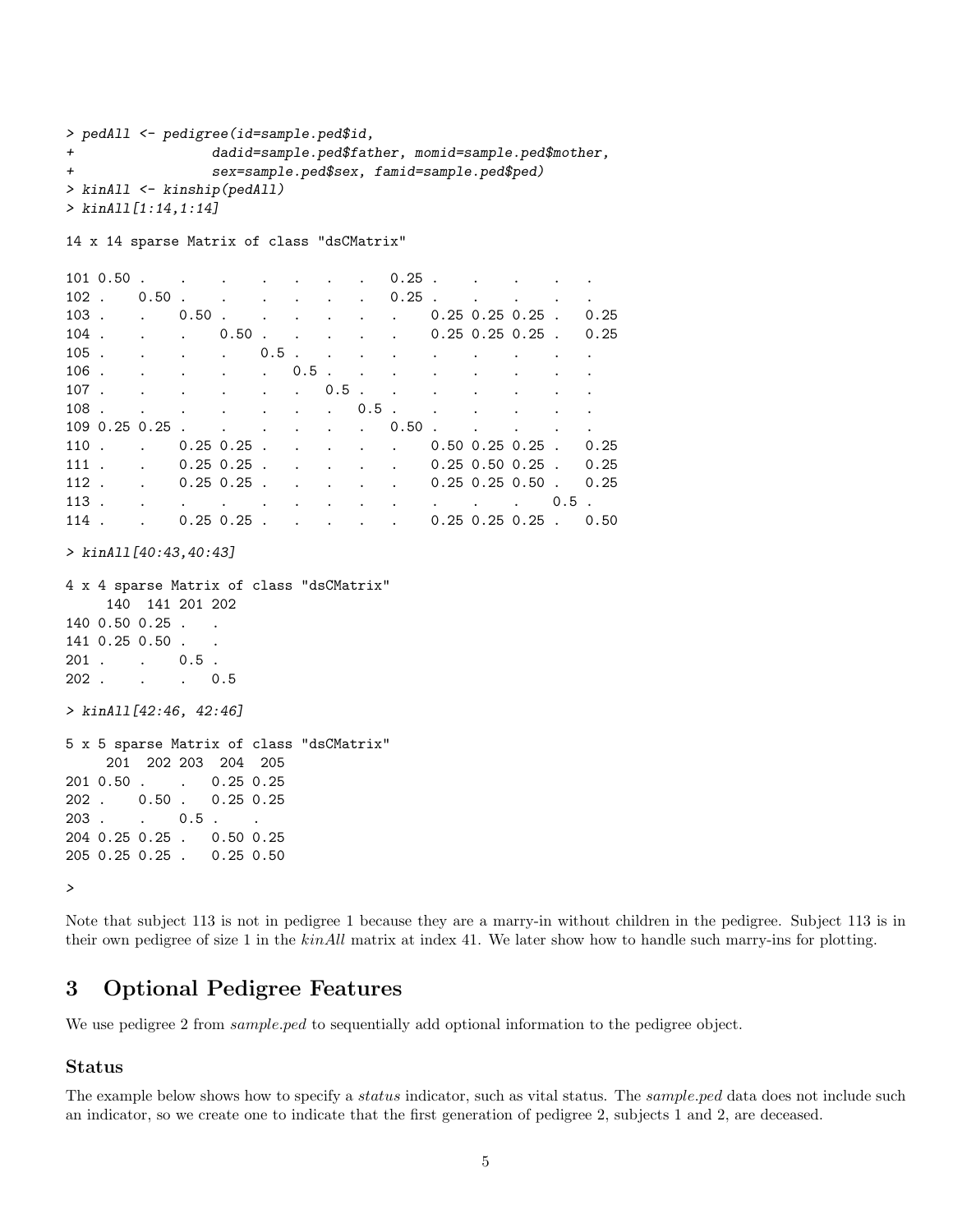```
> df2 <- sample.ped[sample.ped$ped==2,]
> names(df2)
[1] "ped" "id" "father" "mother" "sex" "affected" "avail"
> df2\gensor <-c(1,1, rep(0, 12))> ped2 <- pedigree(df2$id, df2$father, df2$mother,
+ df2$sex, status=df2$censor)
>
```
### Affected Indicators

We show how to specify affected status with a single indicator and multiple indicators in a matrix. First, we use the affected indicator from *sample.ped*, which contains  $0/1$  indicators and NA as missing, and let's imagine it indicates blue eyes. Next, we create a matrix to contain the affected indicator from *sample.ped* and a second indicator that we create, imagine as an indicator for baldness.

```
> ped2 <- pedigree(df2$id, df2$father, df2$mother,
+ df2$sex, affected=df2$affected,
+ status=df2$censor)
> aff2 <- data.frame(blue=df2$affected,
                  + bald=c(0,0,0,0,1,0,0,0,0,1,1,0,0,1))
> ped2 <- pedigree(df2$id, df2$father, df2$mother,
                df2$sex, affected=as.matrix(aff2),
+ status=df2$censor)
>
```
### Special Relationships

Special pedigree relationships can be specified in a matrix as the relation argument. There are 4 relationships that can be specified by numeric codes: 1=Monozygotic twins, 2=Dizygotic twins, 3=Twins of unknown zygosity, and 4=Spouse. The spouse relationship can indicate a marry-in when a couple does not have children together.

Below, we create a matrix of relationships for monozygotic and unknown-zygosity twins in the most recent generation of pedigree 2.

```
> ## create twin relationships
> relate2 <- matrix(c(210, 211, 1, 1)+ 212,213,3), nrow=2, byrow=TRUE)
> ped2 <- pedigree(df2$id, df2$father, df2$mother,
+ df2$sex, affected=as.matrix(aff2),
+ status=df2$censor,
+ relation=relate2)
```
## 4 Pedigree Plot Details

The plot method does an admirable job plotting pedigrees within the standard R plotting paradigm. It attempts to adhere to many standards in pedigree plotting, as presented in Bennet et al., 2008[2].

We show in Figure 2 the plot of the updated pedigree 2. The plot shapes for each subject are divided into two equal parts and shaded differently to indicate the two affected indicators. Also, the two deceased subjects are displayed with a diagonal line through the shape. The twin relationships are both represented with diverging lines from a single point. The monozygotic twins have an additional line connecting the diverging lines, while the other twins have a question mark to indicate unknown zygosity.

We also show how the subjects can be colored individually, where we color a subject's shape red if their *avail* indicator is 1, which can represent their DNA availability, a useful indicator in genetic studies. Lastly, we show how to use the  $id$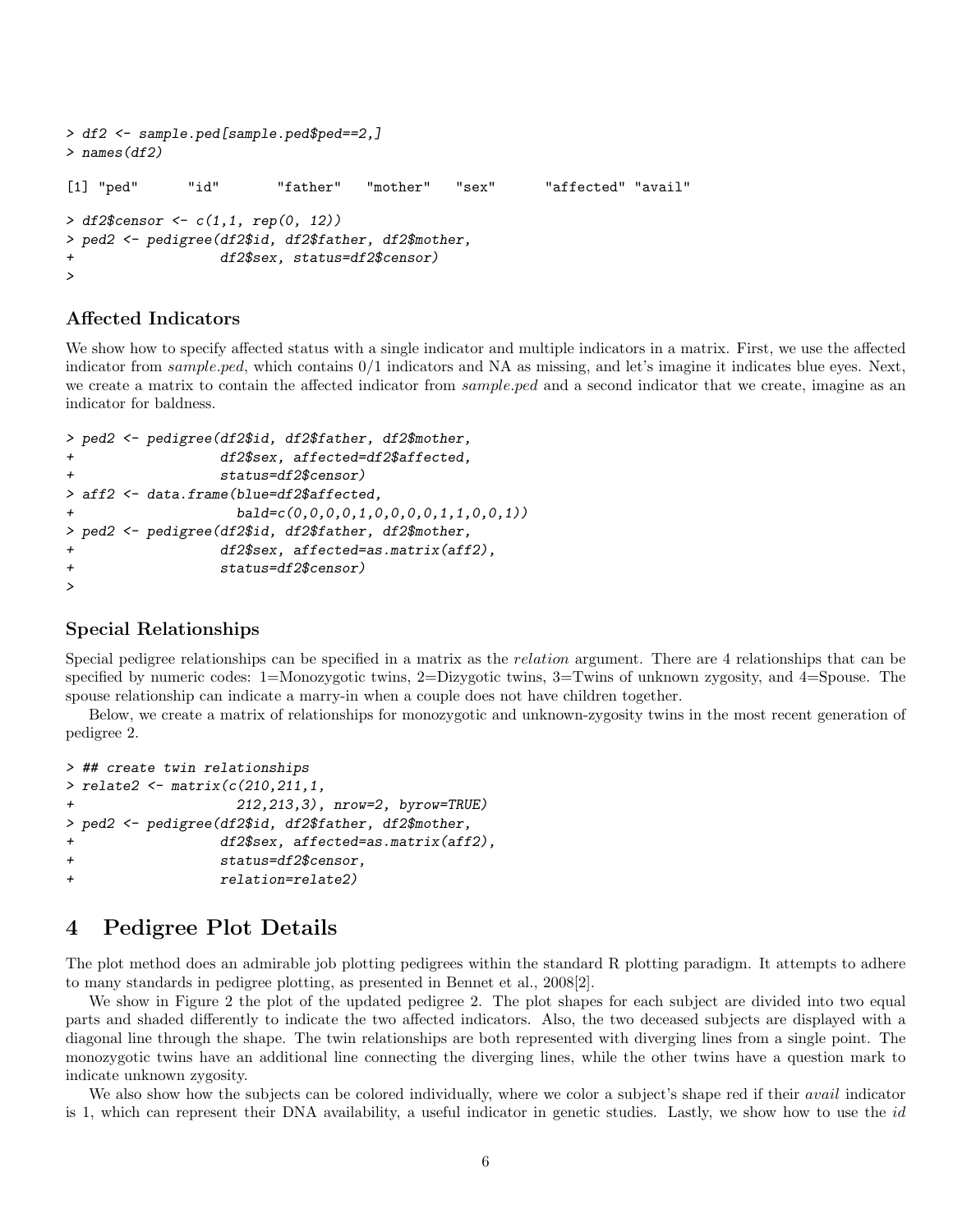argument in the plot method to add additional information under each subject. In the example below, we add names to the existing id vector using the newline character as the sep argument in paste(). As space permits, more lines and characters per line can be made using the id argument.

Finally, we show how a pedigree.legend can place a simple legend in one of the corners of the pedigree plot to show the sections of the plot symbols corresponding to the multiple affected indicators.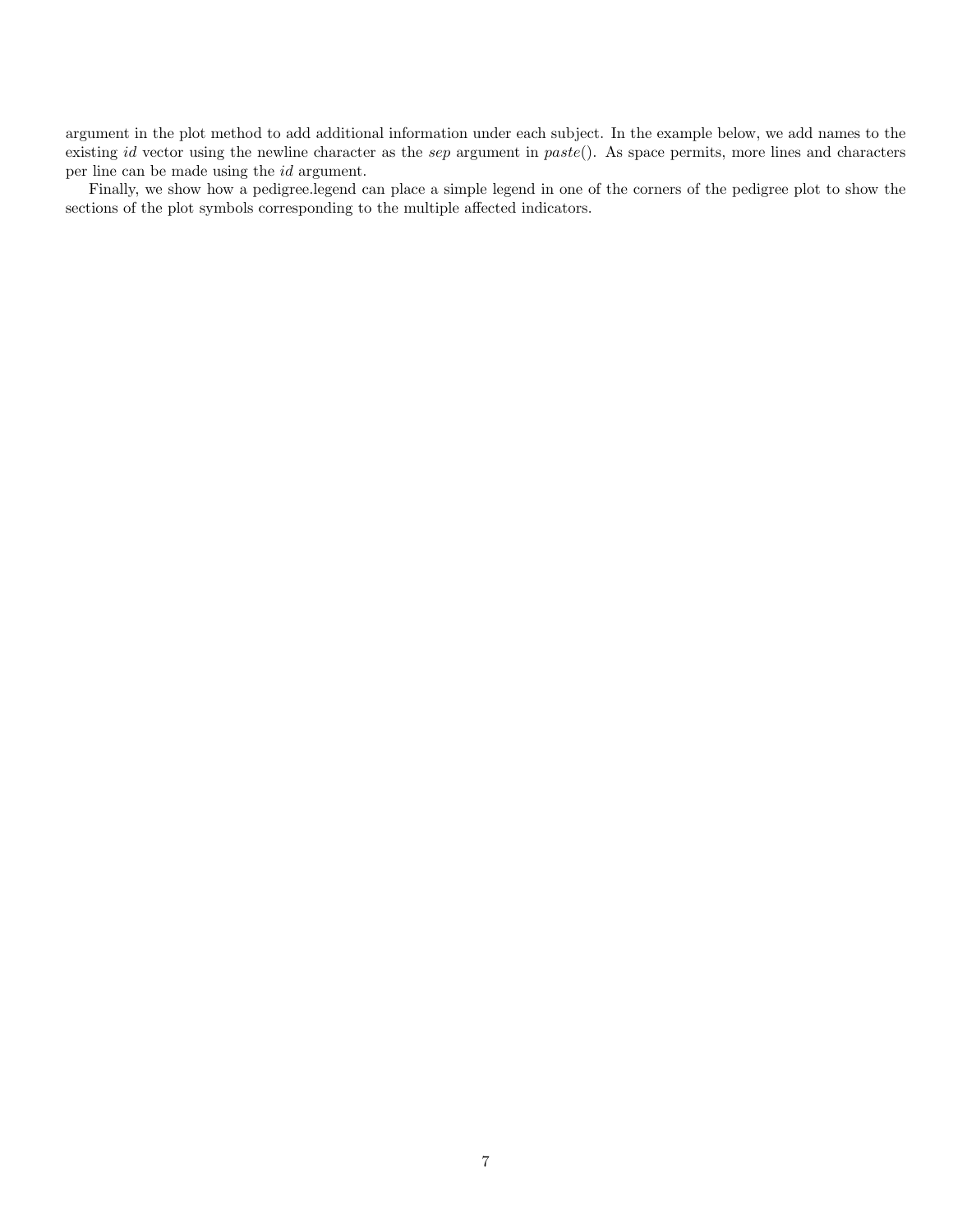```
> id2 <- paste(df2$id, c("John", "Linda", "Jack", "Rachel", "Joe", "Deb",
+ "Lucy", "Ken", "Barb", "Mike", "Matt",
+ "Mindy", "Mark", "George"), sep="\n")
> plot(ped2, col=ifelse(df2$avail, 2, 1),
+ id=id2)
> pedigree.legend(ped2, location="topright", radius=.3)
```


Figure 2: Updated plot: pedigree 2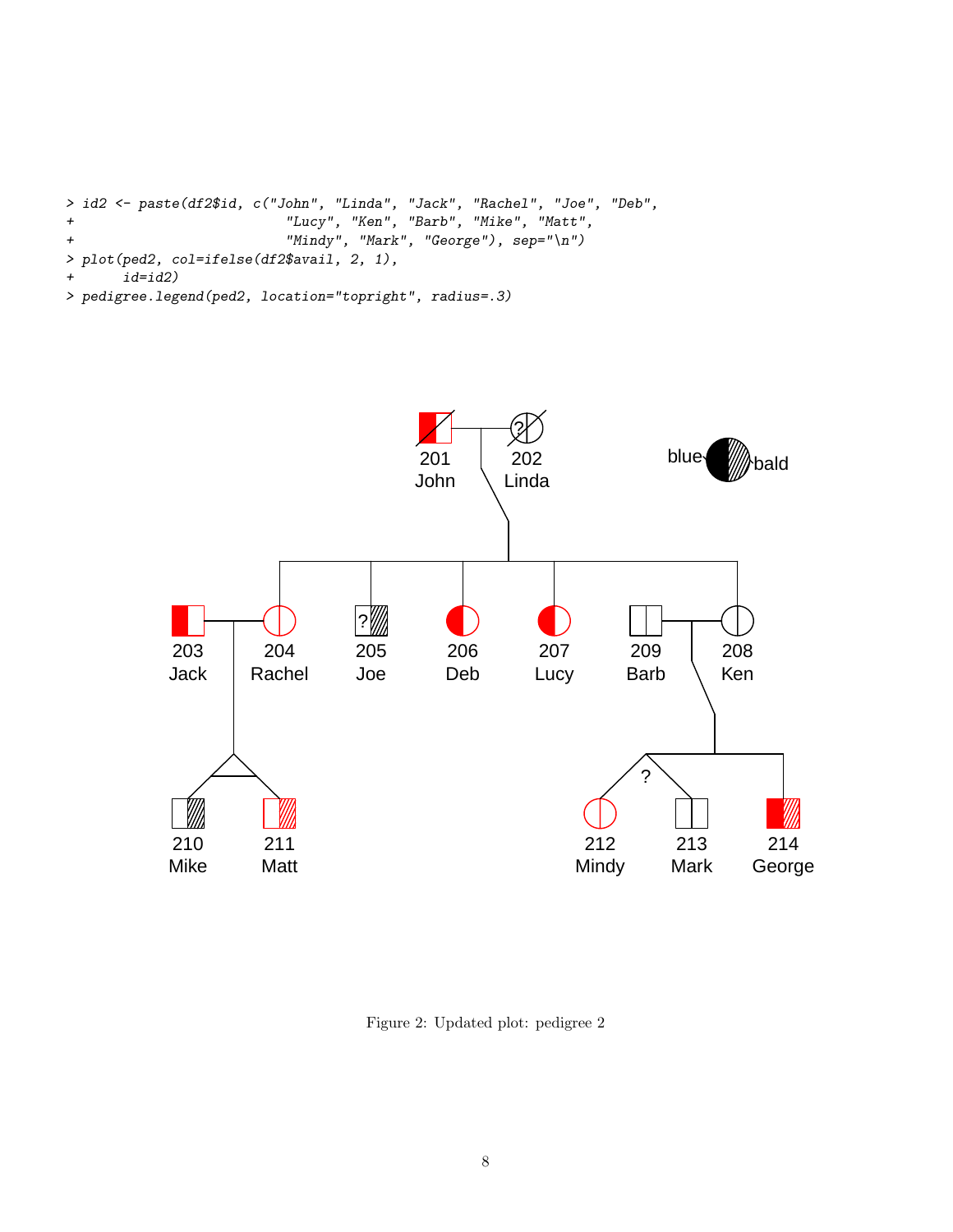To show some other tricks with pedigree plotting, we use pedigree 1 from sample.ped, which has 41 subjects in 4 generations, including a generation with double first cousins. After the first marriage of 114, they remarried subject 113 without children between them. If we do not specify the marriage with the relation argument, the plot method excludes subject 113 from the plot. The basic plot of pedigree 1 is shown in Figure 3, where the subjects are colored red if their avail indicator is 1.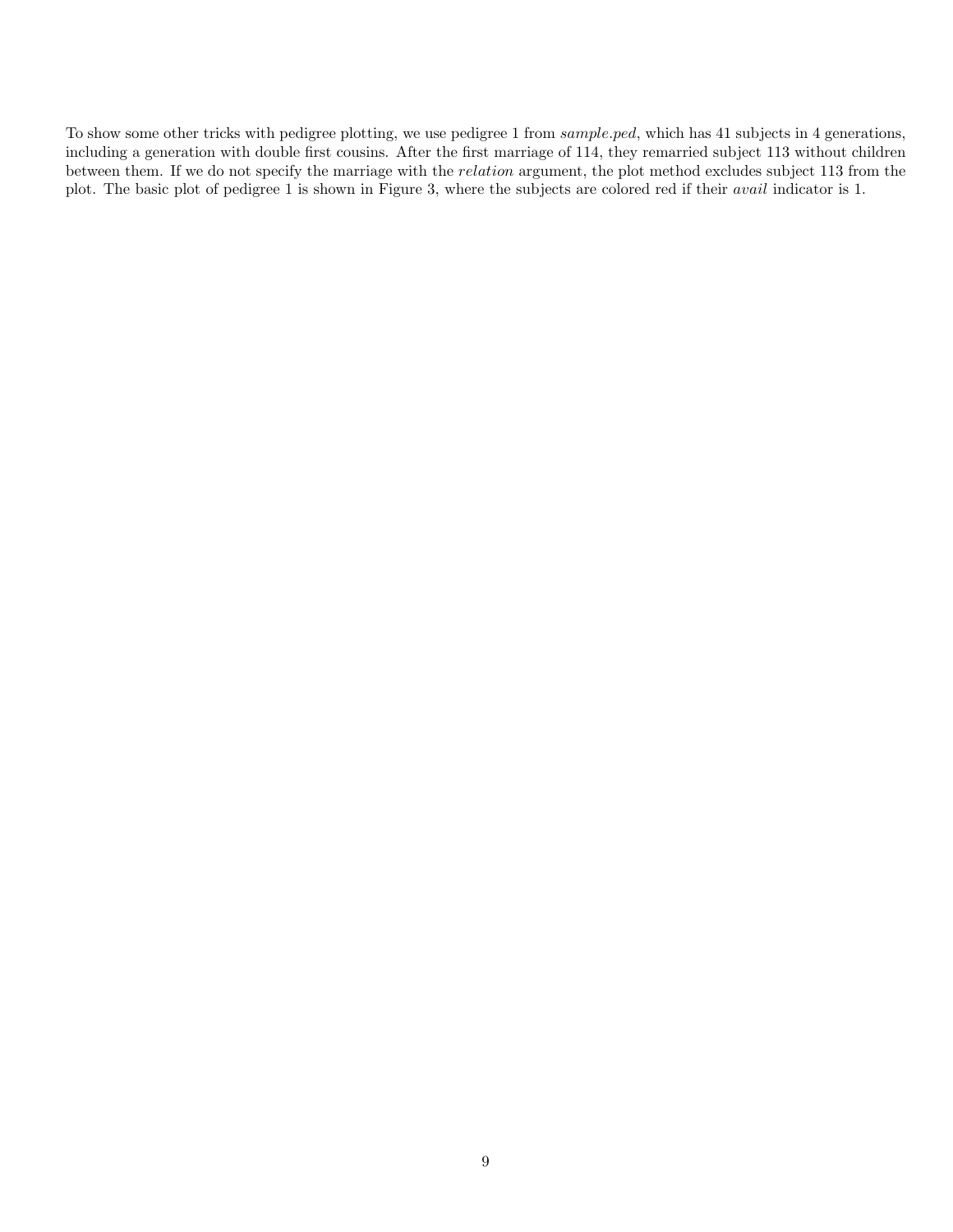```
> df1<- sample.ped[sample.ped$ped==1,]
> relate1 <- matrix(c(113, 114, 4), nrow=1)> ped1 <- pedigree(df1$id, df1$father, df1$mother,
+ df1$sex, affected=df1$affected,
+ relation=relate1)
> print(ped1)
```
Pedigree object with 41 subjects Bit size= 46

```
> plot(ped1, col=df1$avail+1)
>
```


Figure 3: Pedigree 1, Original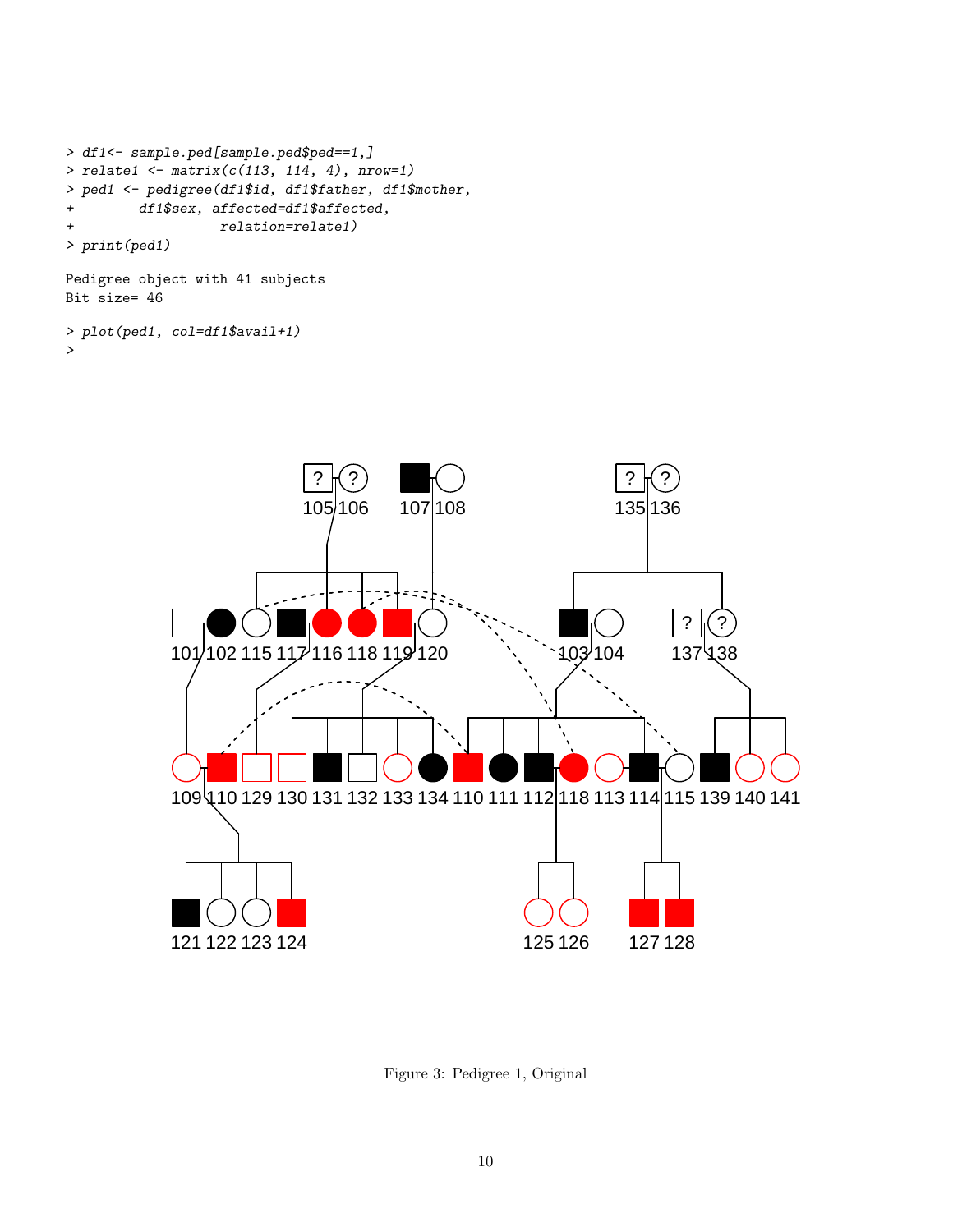## Align by Input Order

The plot method does a decent job aligning subjects given the order of the subjects when the pedigree object is made, and sometimes has to make two copies of a subject. If we change the order of the subjects when creating the pedigree, we can help the plot method reduce the need to duplicate subjects, as Figure 4 no longer has subject 110 duplicated.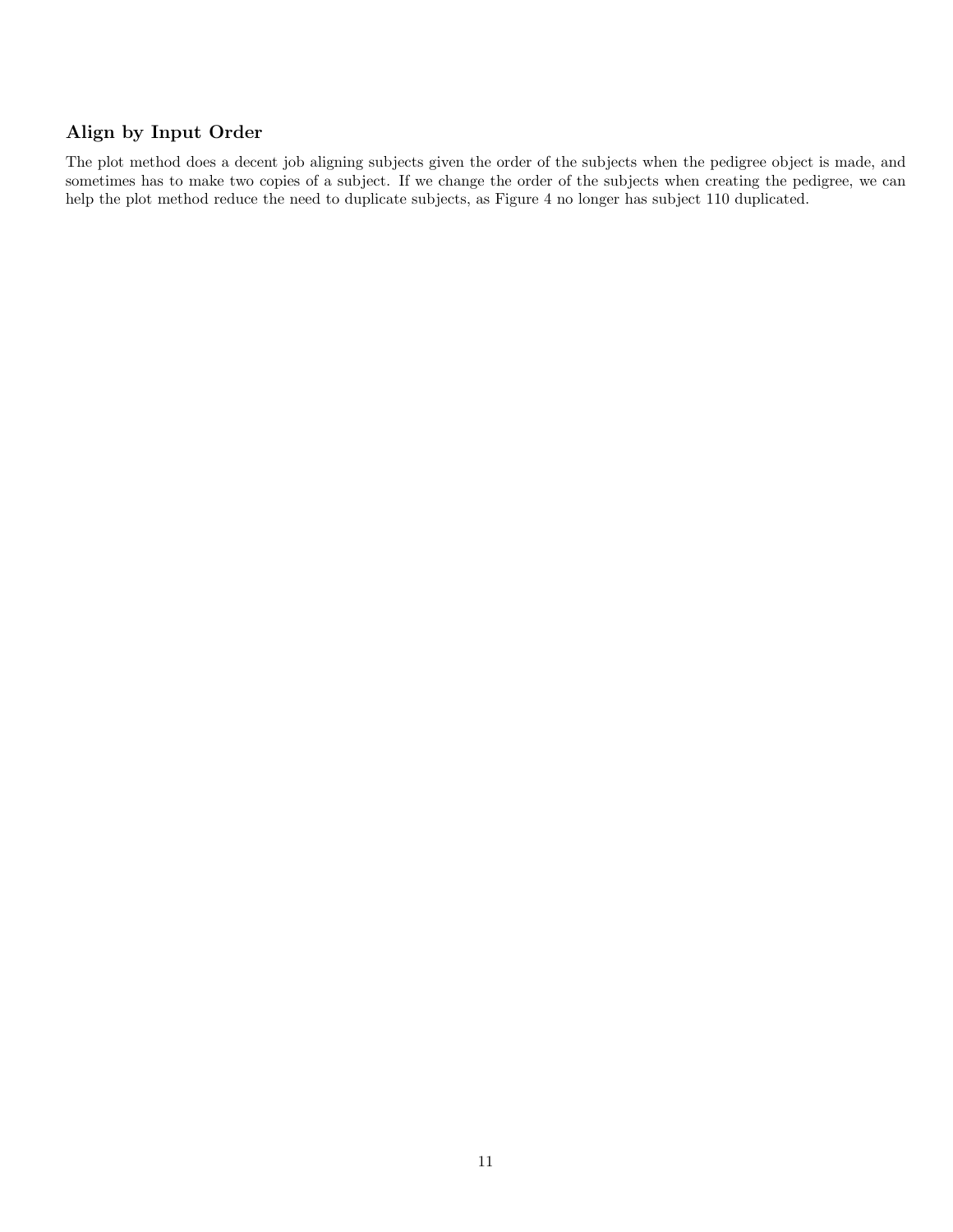```
> df1reord <- df1[c(35:41,1:34),]
> ped1reord <- pedigree(df1reord$id, df1reord$father, df1reord$mother,
+ df1reord$sex, affected=df1reord$affected, relation=relate1)
> plot(ped1reord, col=df1reord$avail+1)
>
```


Figure 4: Pedigree 1, Re-Ordered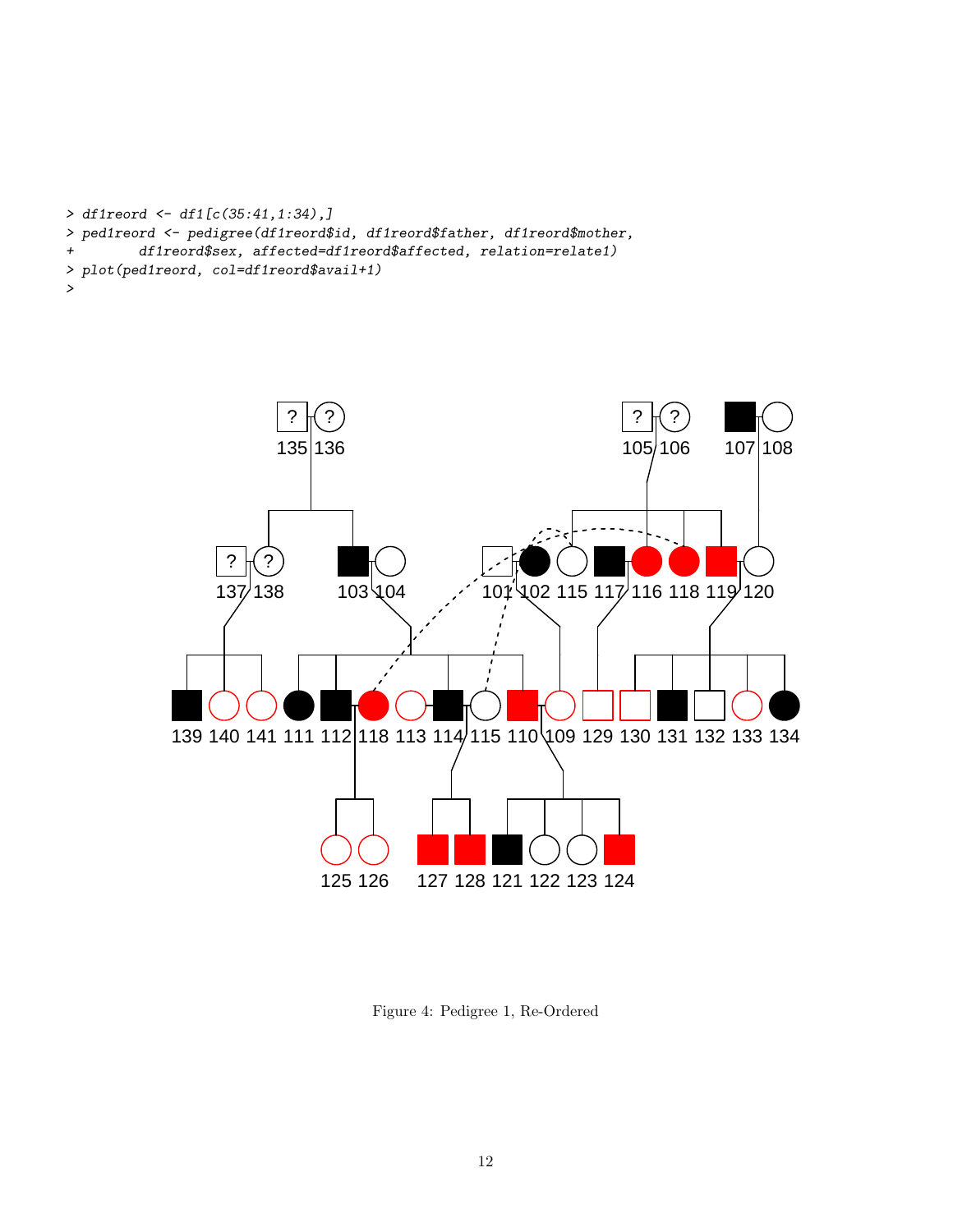# 5 Pedigree Utility Functions

## Data.Frame

A pedigree object's main features are vectors with an element for each subject. It is sometimes useful to extract these vectors from the pedigree object into a *data.frame* with basic information that can be used to construct a new pedigree object. This is possible with the as.data.frame() method, as shown below.

```
> dfped2 <- as.data.frame(ped2)
```
> dfped2

|   |        |          | id dadid momid |            | sex affected.blue affected.bald status |   |          |
|---|--------|----------|----------------|------------|----------------------------------------|---|----------|
| 1 | 201    | 0        | 0              | male       | 1                                      | ∩ |          |
| 2 | 202    | 0        | 0              | female     | NA                                     | Ω |          |
| 3 | 203    | $\Omega$ | 0              | male       |                                        | ∩ | 0        |
| 4 | 204    | 201      |                | 202 female |                                        |   | $\Omega$ |
| 5 | 205    | 201      | 202            | male       | ΝA                                     |   | $\Omega$ |
| 6 | 206    | 201      |                | 202 female |                                        |   | $\Omega$ |
| 7 | 207    | 201      |                | 202 female |                                        | ∩ | $\Omega$ |
| 8 | 208    | 201      |                | 202 female |                                        | ∩ | $\Omega$ |
| 9 | 209    | $\Omega$ | $\Omega$       | male       | ∩                                      | ∩ | $\Omega$ |
|   | 10 210 | 203      | 204            | male       |                                        |   | $\Omega$ |
|   | 11 211 | 203      | 204            | male       |                                        |   | 0        |
|   | 12 212 | 209      |                | 208 female |                                        | ∩ | $\Omega$ |
|   | 13 213 | 209      | 208            | male       |                                        |   | 0        |
|   | 14 214 | 209      | 208            | male       |                                        |   | $\Omega$ |
|   |        |          |                |            |                                        |   |          |

>

### Subsetting and Trimming

Pedigrees with large size can be a bottleneck for programs that run calculations on them. The kinship2 package contains some routines to identify which subjects to remove. We show how a subject (e.g. subject 210) can be removed from  $ped2$ , and how the pedigree object is changed by verifying that the *relation* matrix no longer has the twin relationship between subjects 210 and 211, as indicated by *indx*1 and *indx*2. Also note that the *relation* matrix indices are updated for persons 212 and 213 who have index 11 and 12 after subject 210 is removed.

```
> ped2.rm210 <- ped2[-10]
> data.frame(ped2.rm210)
```

|              |        |     |          |            | id dadid momid sex affected.blue affected.bald |   |
|--------------|--------|-----|----------|------------|------------------------------------------------|---|
| $\mathbf{1}$ | 201    | 0   | 0        | male       | 1                                              | O |
| 2            | 202    | 0   | 0        | female     | NΑ                                             | Ω |
| 3            | 203    | 0   | 0        | male       | 1                                              | Ω |
| 4            | 204    | 201 |          | 202 female | Ω                                              | Ω |
| 5            | 205    | 201 | 202      | male       | NA                                             |   |
| 6            | 206    | 201 |          | 202 female | 1                                              | Ω |
| 7            | 207    | 201 |          | 202 female | 1                                              | Ω |
| 8            | 208    | 201 |          | 202 female | ∩                                              | Ω |
| 9            | 209    | 0   | $\Omega$ | male       | ∩                                              | Ω |
|              | 10 211 | 203 | 204      | male       | Ω                                              |   |
|              | 11 212 | 209 |          | 208 female | ∩                                              | ∩ |
|              | 12 213 | 209 | 208      | male       | ∩                                              | Ω |
|              | 13 214 | 209 | 208      | male       |                                                |   |

> ped2.rm210\$relation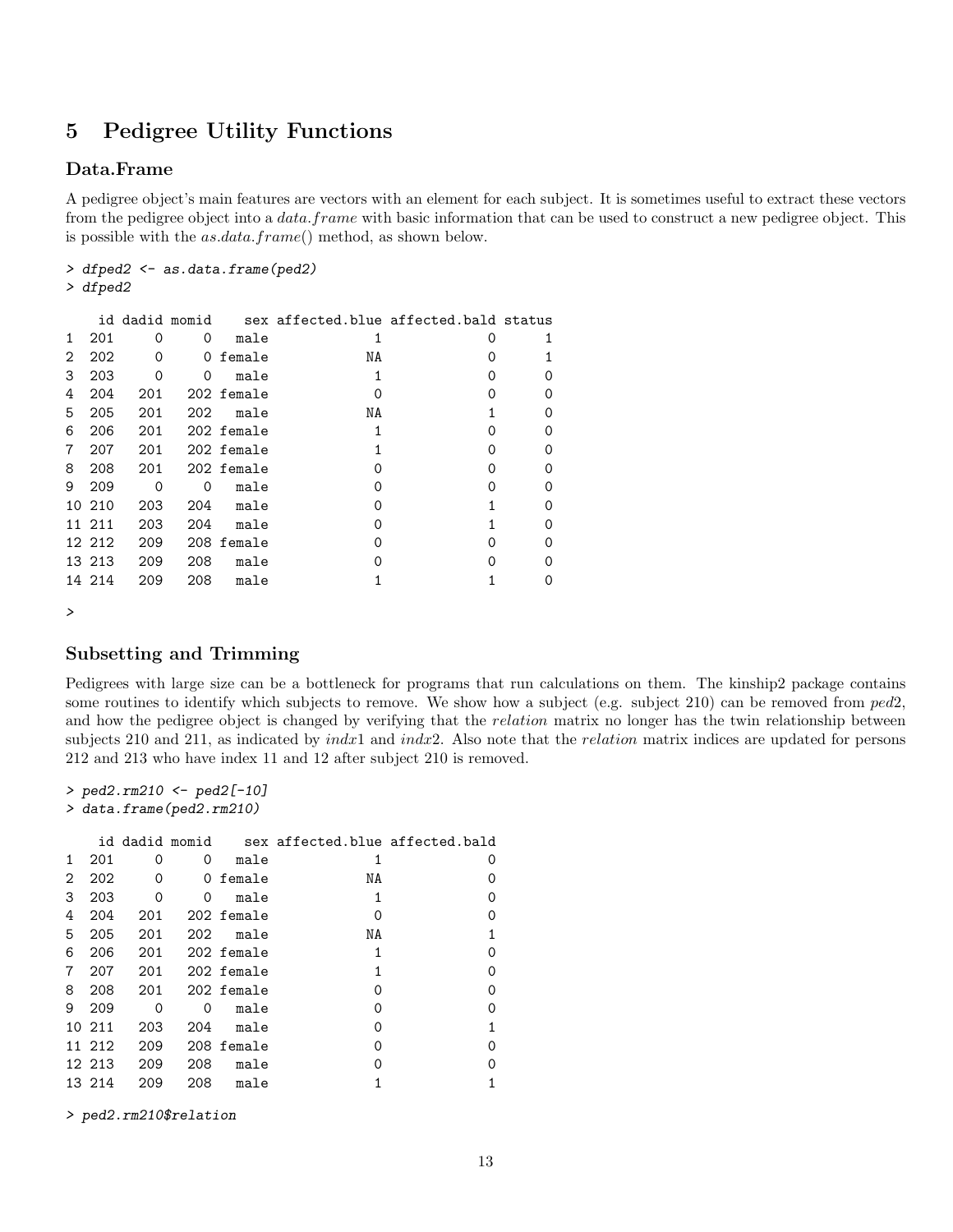```
indx1 indx2 code
2 11 12 UZ twin
> ped2$relation
 indx1 indx2 code
1 10 11 MZ twin
2 12 13 UZ twin
>
>
```
The steps above only work for subsetting by the index of the pedigree object vectors, not by the id of the subjects themselves. We provide *pedigree.trim*, which trims subjects from a pedigree by their id. Below is an example of removing subject 110, as done above, then we further trim the pedigree by a vector of subject ids. We check the trimming by looking at the id vector and the relation matrix.

```
> ped2.trim210 <- pedigree.trim(210, ped2)
> ped2.trim210$id
 [1] 201 202 203 204 205 206 207 208 209 211 212 213 214
> ped2.trim210$relation
  indx1 indx2 code
2 11 12 UZ twin
> ped2.trim.more <- pedigree.trim(c(212,214), ped2.trim210)
> ped2.trim.more$id
 [1] 201 202 203 204 205 206 207 208 209 211 213
> ped2.trim.more$relation
NULL
>
```
## 6 Shrinking

A new function in kinship2 is pedigree.shrink, which shrinks a pedigree to a specified bit size while maintaining the maximal amount of information for genetic linkage and association studies. Using an indicator for availability and affected status, it removes subjects in this order:

- 1. unavailable with no available descendants
- 2. available and are not parents
- 3. available who have missing affected status
- 4. available who are unaffected
- 5. available who are affected

We show how to shrink pedigree 1 to bit size 30, which happens to be the bit size after removing only the unavailable subjects. We show how to extract the shrunken pedigree object from the *pedigree.shrink* result, and plot it.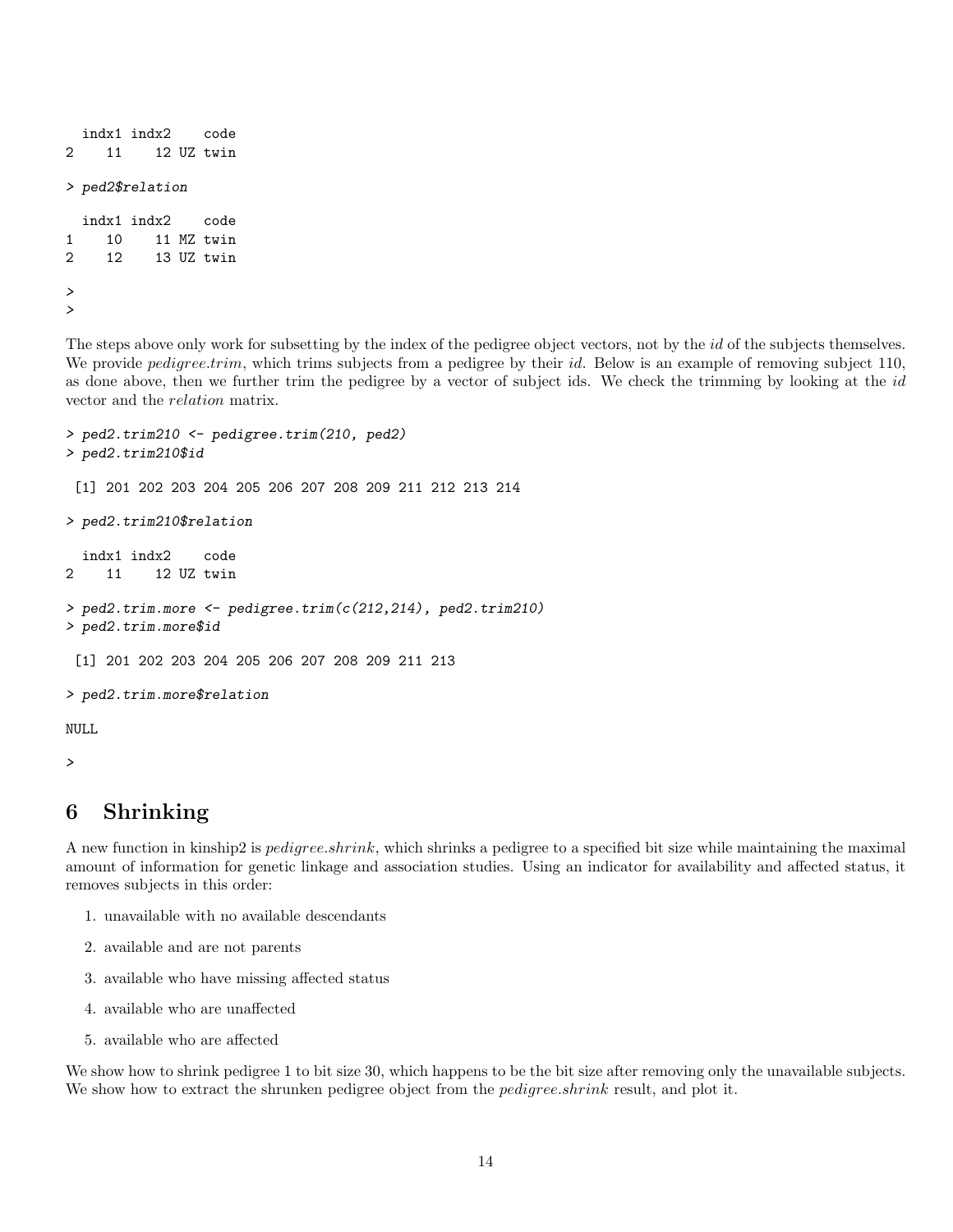```
> shrink1.B30 <- pedigree.shrink(ped=ped1,
+ avail=df1$avail, maxBits=30)
> print(shrink1.B30)
==========================================================================================
                                Shrink of Pedigree
==========================================================================================
Pedigree Size:
               N.subj Bits
Original 41 46
Only Informative 28 29
Trimmed 28 29
Unavailable subjects trimmed:
 101 102 107 108 111 113 121 122 123 131 132 134 139
> ped1.B30 <- shrink1.B30$pedObj
> plot(ped1.B30, col=shrink1.B30$avail + 1)
>
```

```
>
```


15

Figure 5: Pedigree 1, 30 bits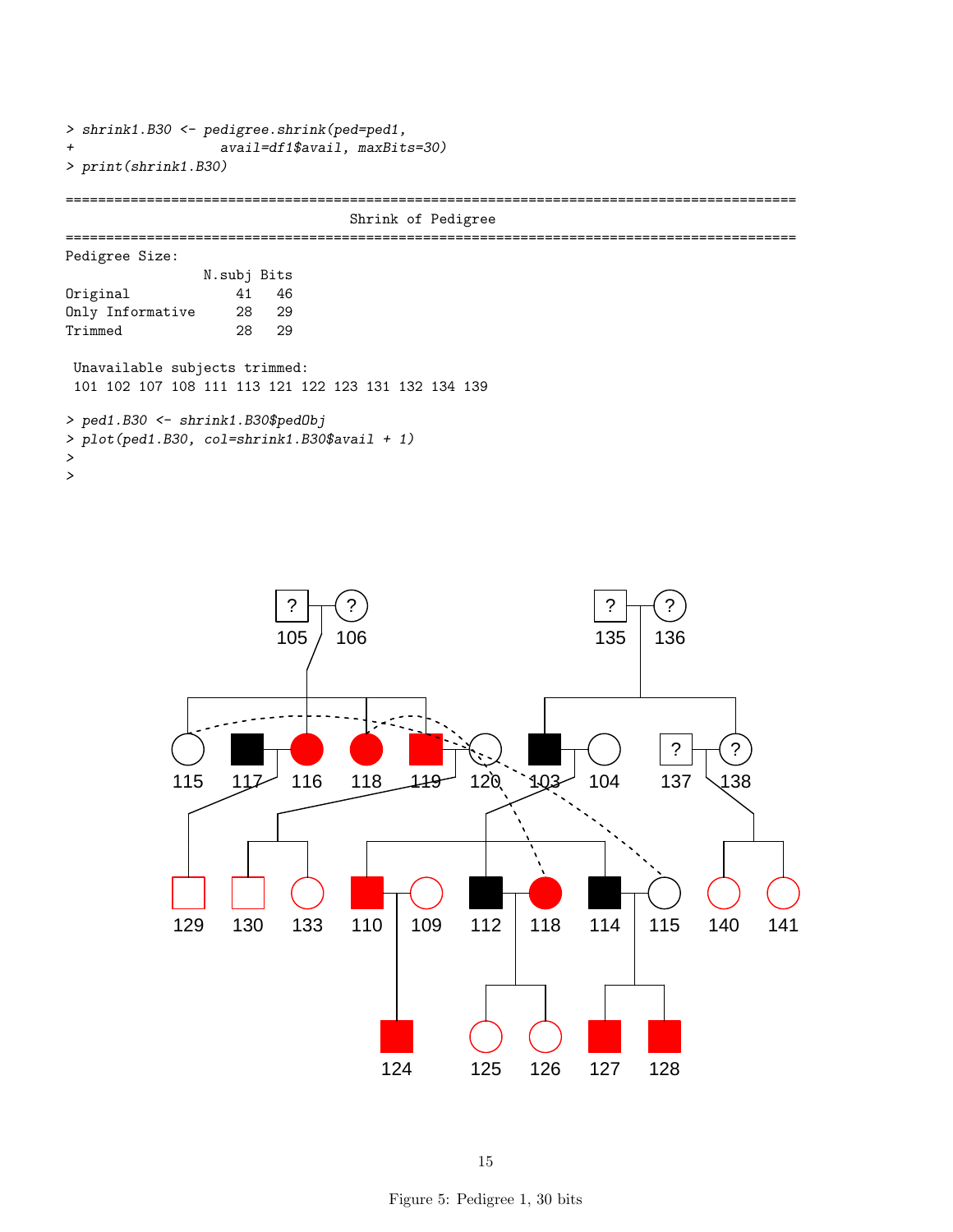Now shrink pedigree 1 to bit size 25, which requires removing subjects who are informative. If there is a tie between multiple subjects about who to remove, the method randomly chooses one of them. With this seed setting, the method removes subjects 126 then 125.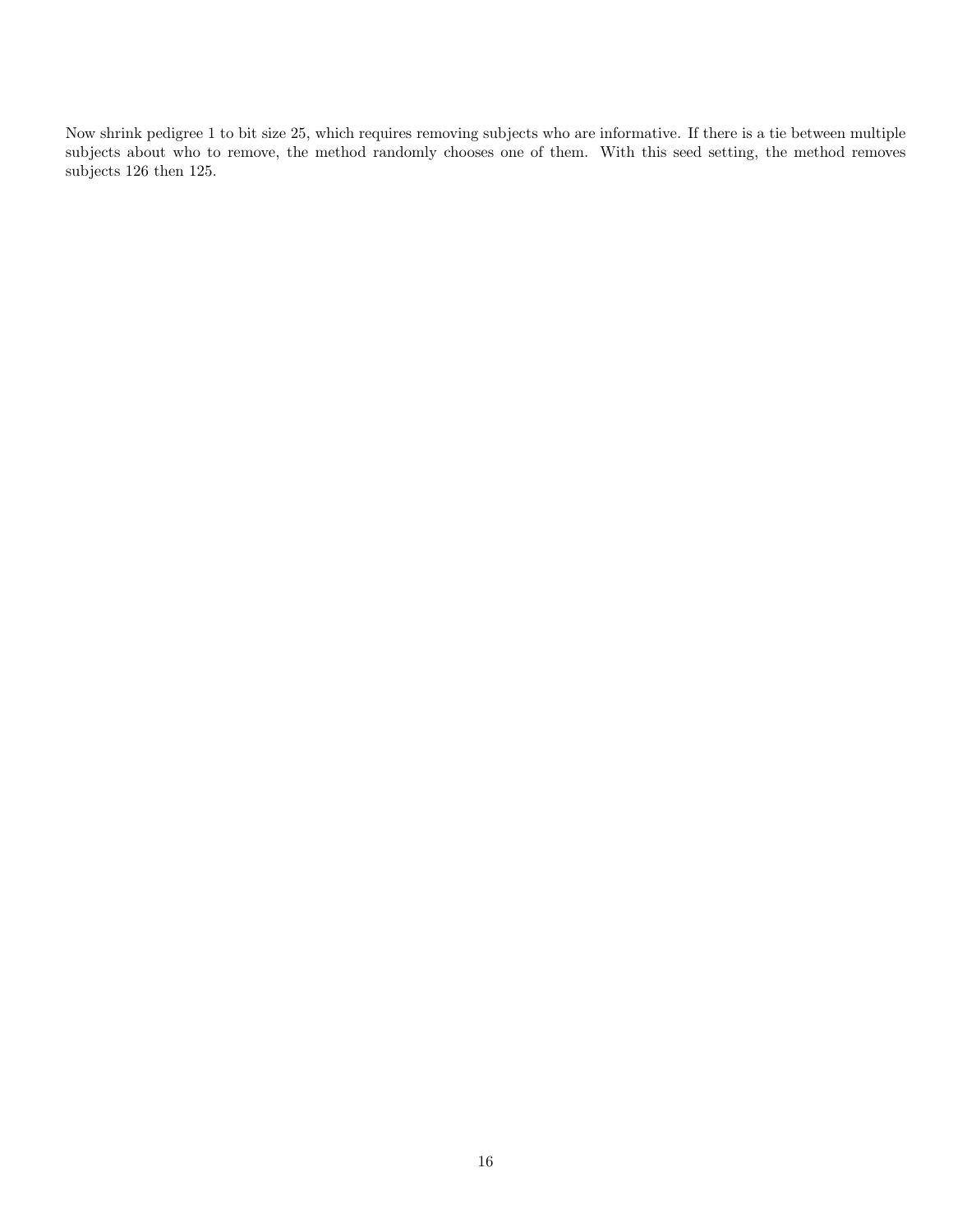```
> set.seed(10)
> shrink1.B25 <- pedigree.shrink(ped=ped1, avail=df1$avail,
+ maxBits=25)
> print(shrink1.B25)
==========================================================================================
                               Shrink of Pedigree
==========================================================================================
Pedigree Size:
               N.subj Bits
Original 41 46
Only Informative 28 29
Trimmed 25 23
 Unavailable subjects trimmed:
 101 102 107 108 111 113 121 122 123 131 132 134 139
 Informative subjects trimmed:
 126 125
> ped1.B25 <- shrink1.B25$pedObj
> plot(ped1.B25, col=shrink1.B25$avail + 1)
```
 $\mathbf{r}$ 

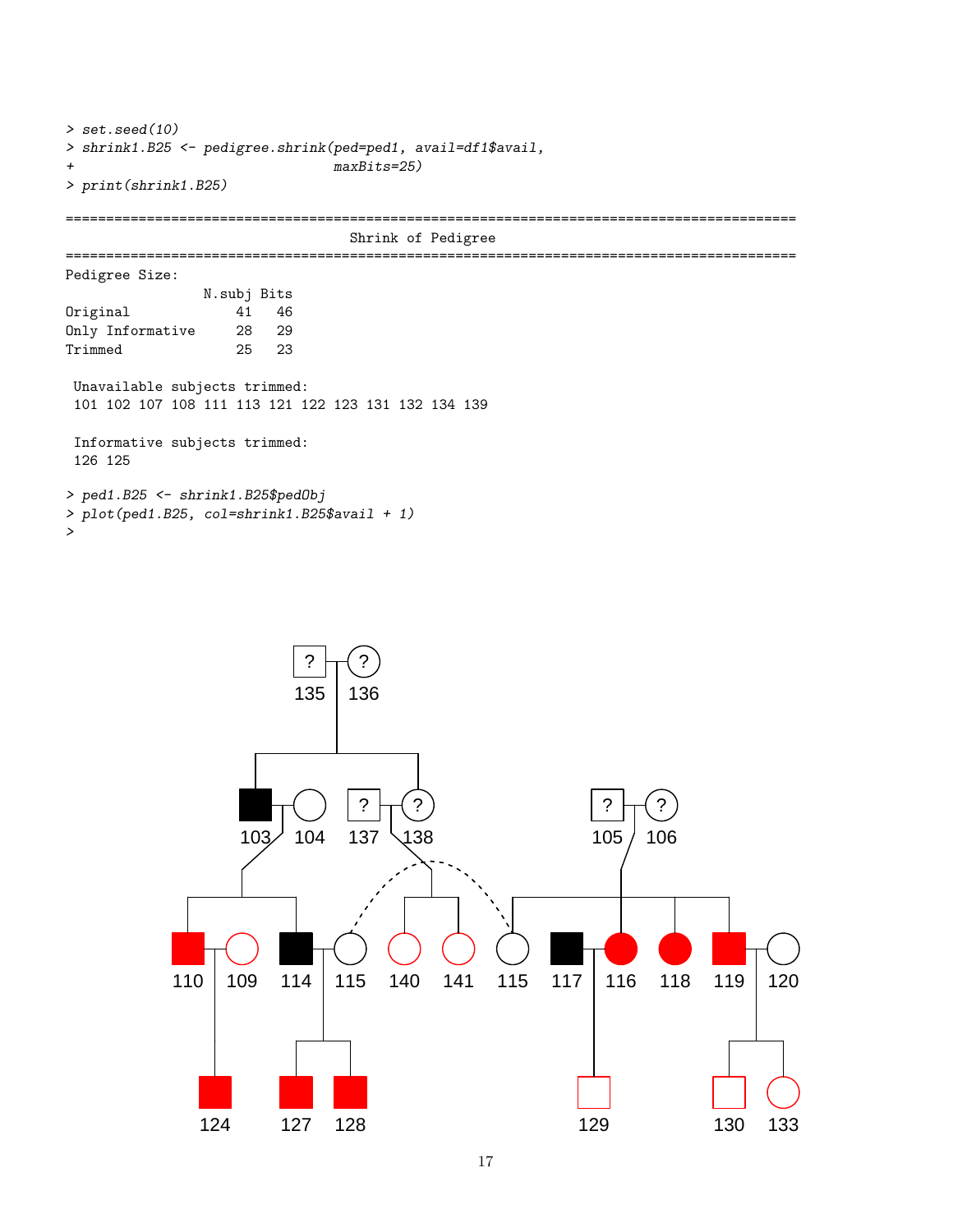## 7 Select Unrelateds

In this section we briefly show how to use *pedigree.unrelated* to find a set of the maximum number of unrelated available subjects from a pedigree. The input required is a pedigree object and a vector indicating availability. In some pedigrees there are numerous sets of subjects that satisfy the maximum number of unrelateds, so the method randomly chooses from the set. We show two sets of subject ids that are selected by the routine and discuss below.

```
> df2<- sample.ped[sample.ped$ped==2,]
> ped2 <- pedigree(df2$id, df2$father, df2$mother,
+ df2$sex, affected=df2$affected)
> set.seed(10)
> set1 <- pedigree.unrelated(ped2, avail=df2$avail)
> set1
[1] "203" "206"
> set2 <- pedigree.unrelated(ped2, avail=df2$avail)
> set2
[1] "203" "214"
>
```
We can easily verify the sets selected by *pedigree.unrelated* by referring to Figure 1 and see that subjects 203 and 209 are unrelated to everyone else in the pedigree except their children. Furthermore, we see in  $df2$  that of these two, only subject 203 is available. Therefore, any set of unrelateds who are available must include subject 203 and one of the these subjects: 201, 204, 206, 207, 212, and 214, as indicated by the kinship matrix for pedigree 2 subset to those with availability status of 1.

```
> df2
```

|    | ped |         |     |     |   | id father mother sex affected avail |   |
|----|-----|---------|-----|-----|---|-------------------------------------|---|
| 42 |     | 2 201   | 0   | 0   | 1 |                                     |   |
| 43 |     | 2 202   | 0   | 0   | 2 | ΝA                                  | O |
| 44 |     | 2 203   | 0   | 0   | 1 | 1                                   |   |
| 45 |     | 2 204   | 201 | 202 | 2 | Ω                                   | 1 |
| 46 |     | 2 2 0 5 | 201 | 202 | 1 | ΝA                                  | Ω |
| 47 |     | 2 206   | 201 | 202 | 2 | 1                                   |   |
| 48 |     | 2 207   | 201 | 202 | 2 |                                     |   |
| 49 |     | 2 208   | 201 | 202 | 2 | Ω                                   | Ω |
| 50 |     | 2 209   | 0   | 0   | 1 | Ω                                   | Ω |
| 51 |     | 2 210   | 203 | 204 | 1 | Ω                                   | ∩ |
| 52 |     | 2 2 1 1 | 203 | 204 | 1 | Ω                                   |   |
| 53 |     | 2 2 1 2 | 209 | 208 | 2 | ი                                   |   |
| 54 |     | 2 2 1 3 | 209 | 208 | 1 | Ω                                   | Ω |
| 55 |     | 2 2 1 4 | 209 | 208 |   |                                     |   |

> kin2[df2\$avail==1,df2\$avail==1]

201 203 204 206 207 211 212 214 201 0.500 0.00 0.250 0.250 0.250 0.1250 0.1250 0.1250 203 0.000 0.50 0.000 0.000 0.000 0.2500 0.0000 0.0000 204 0.250 0.00 0.500 0.250 0.250 0.2500 0.1250 0.1250 206 0.250 0.00 0.250 0.500 0.250 0.1250 0.1250 0.1250 207 0.250 0.00 0.250 0.250 0.500 0.1250 0.1250 0.1250 211 0.125 0.25 0.250 0.125 0.125 0.5000 0.0625 0.0625 212 0.125 0.00 0.125 0.125 0.125 0.0625 0.5000 0.2500 214 0.125 0.00 0.125 0.125 0.125 0.0625 0.2500 0.5000

```
>
```